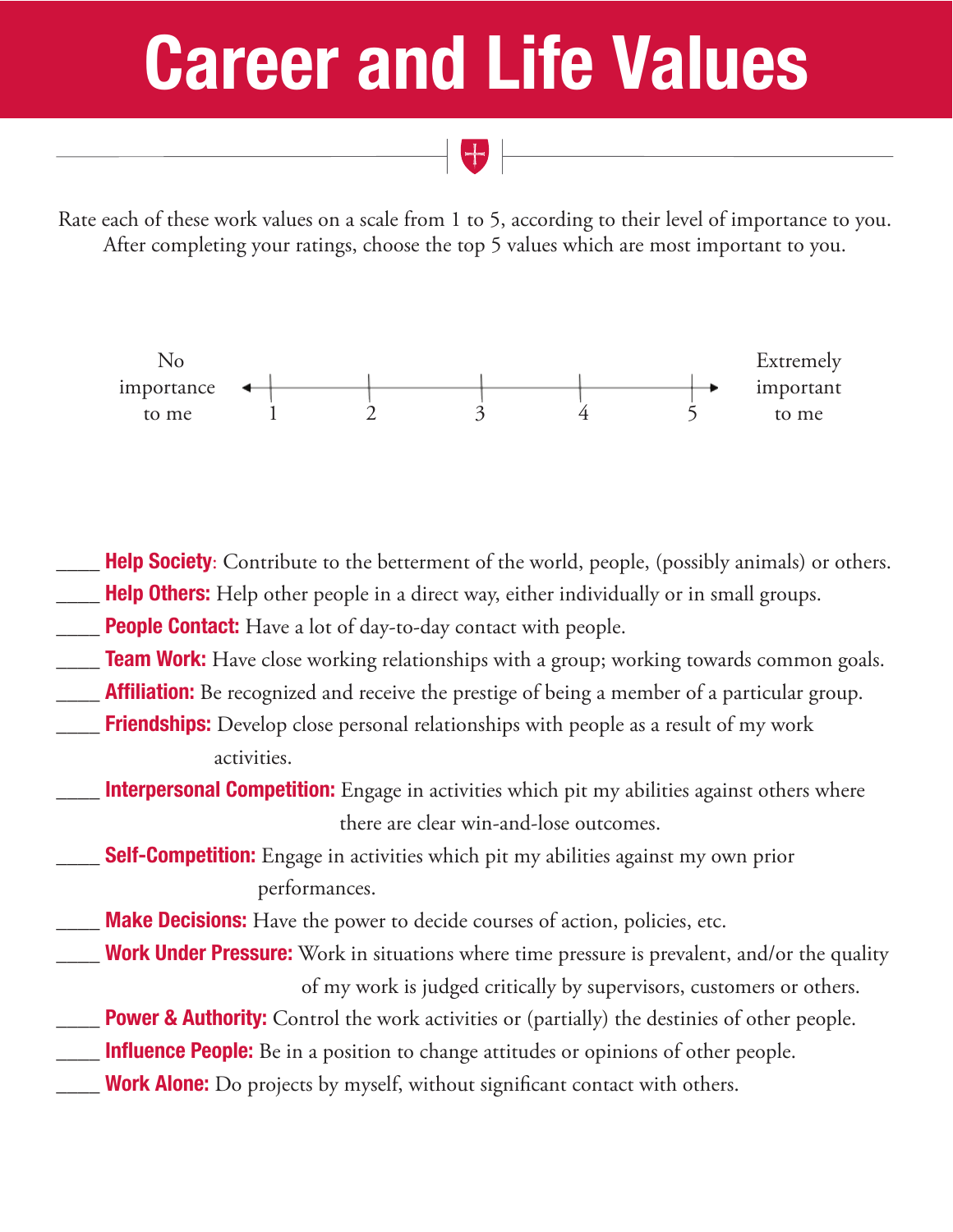Intellectual Status: Be regarded as a person of high intellectual prowess or as one who is an acknowledged expert in a given field.

- **EXECUTE:** Artistic Creativity: Engage in creative work in any of several art forms.
- **Creativity (general):** Create new ideas, programs, organizational structures, etc.
- **Leadership:** Have a job in which I am directly responsible for the work done by others.
- **Change & Variety:** Have work responsibilities that frequently change in content and setting.
- **Precision Work:** Work in situations where exactitude and attention to minute detail in work is necessary and valued.
- **Routine:** Have a work routine and job duties that are largely predictable and not likely to change over a long period of time.
- **Security:** Be in a job that is less likely to be threatened by changes in economy.
- **Fast Pace:** Work in circumstances involving a high pace of activity and work is done rapidly.
- **Recognition:** Be recognized for the quality of my work in some visible or public way.
- **Excitement:** Experience a high degree of (or frequent) excitement in the course of my work.
- **Adventure:** Have work duties which involve frequent risk-taking.
- **Profit / Gain:** Have a strong likelihood of accumulating large amounts of money or material gain.
- **Independence:** Be able to determine the nature of my work without significant direction from others. Not be closely supervised.
- **Moral Fulfillment:** Feel that my work is contributing significantly to a set of moral standards, which I feel are very important.
- **Location:** Find a place to live (town, geographical area) which is conducive to my life style, and affords me the opportunity to do the things I enjoy most.
- **Community:** Live in a town or city where I can get involved in community affairs.
- **Physical Challenge:** Have a job that makes physical demands which I would find rewarding.
- **Time Freedom:** Have work responsibilities which I can work at according to my own time schedule; no specific working hours required.
- **Technology:** Work in an environment that utilizes and advances with technology.
- **Progressive:** Be in an environment that is progressive in its attitudes, work, service, or products. To work with the cutting edge.
- **Environmental Commitment:** To work in an organization that benefits the environment.
- **EXALLE Staying Put:** A job that would allow me to stay within a specific geographical area.
- **Advancement:** A job that results in regular increases in work responsibilities, depth, scope, etc.
- **Learning Opportunities:** A job with regular, if not daily opportunities to learn new things.
- **Diversity:** To work in an environment that has a proven track record in maintaining a diversified workforce, or promotes diversity through its work.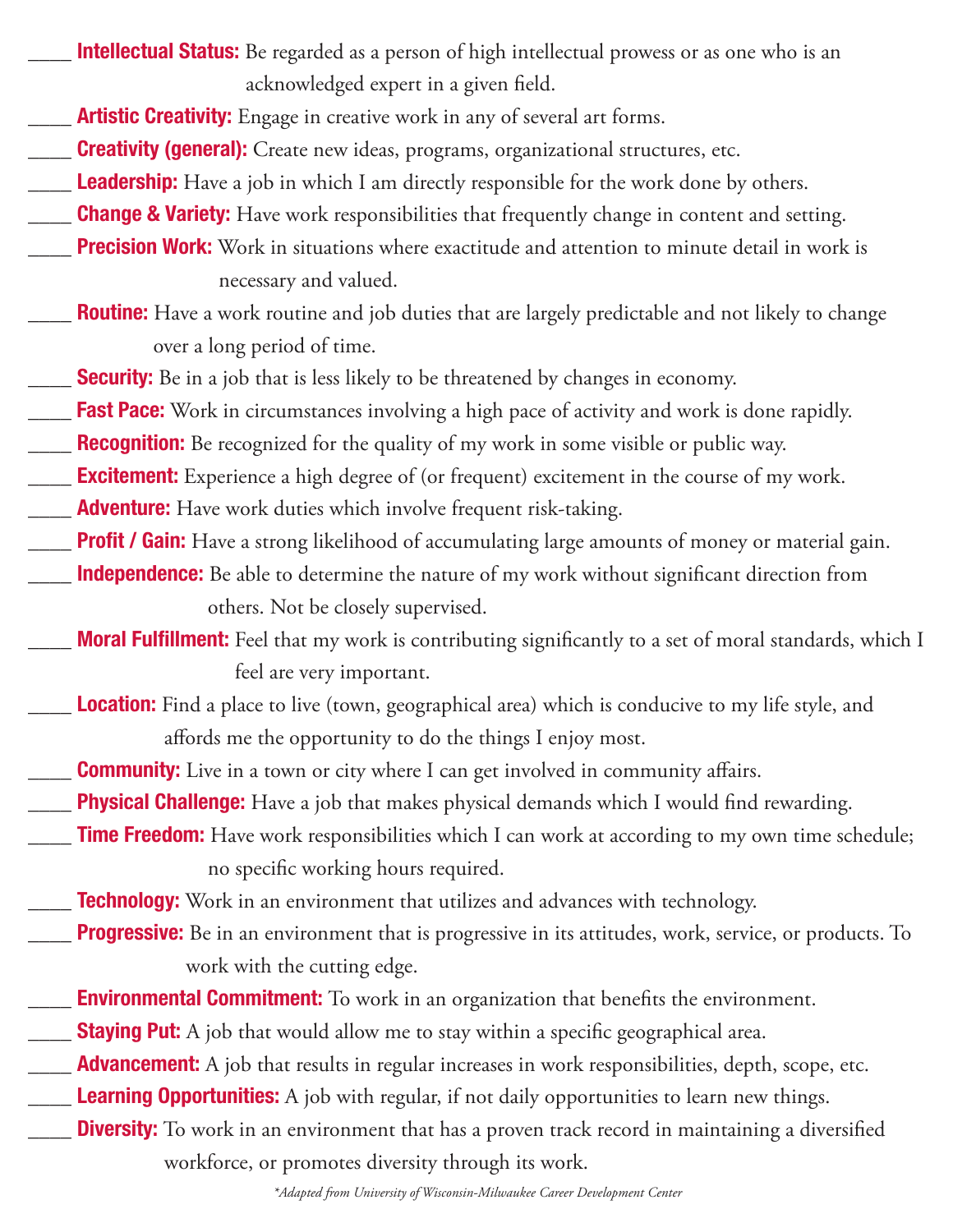## **Values Reflection**

Add your own specific values, broad values or definitions not included above:

 $\begin{array}{|c|c|c|c|c|}\hline \textbf{H} & \textbf{H} & \textbf{H} & \textbf{H} & \textbf{H} & \textbf{H} & \textbf{H} & \textbf{H} & \textbf{H} & \textbf{H} & \textbf{H} & \textbf{H} & \textbf{H} & \textbf{H} & \textbf{H} & \textbf{H} & \textbf{H} & \textbf{H} & \textbf{H} & \textbf{H} & \textbf{H} & \textbf{H} & \textbf{H} & \textbf{H} & \textbf{H} & \textbf{H} & \textbf{H} & \textbf{H} & \textbf{H$ 

Choose your top 5 values and write them below:

Based on your top 5 identified values, please create your own personal mission statement: